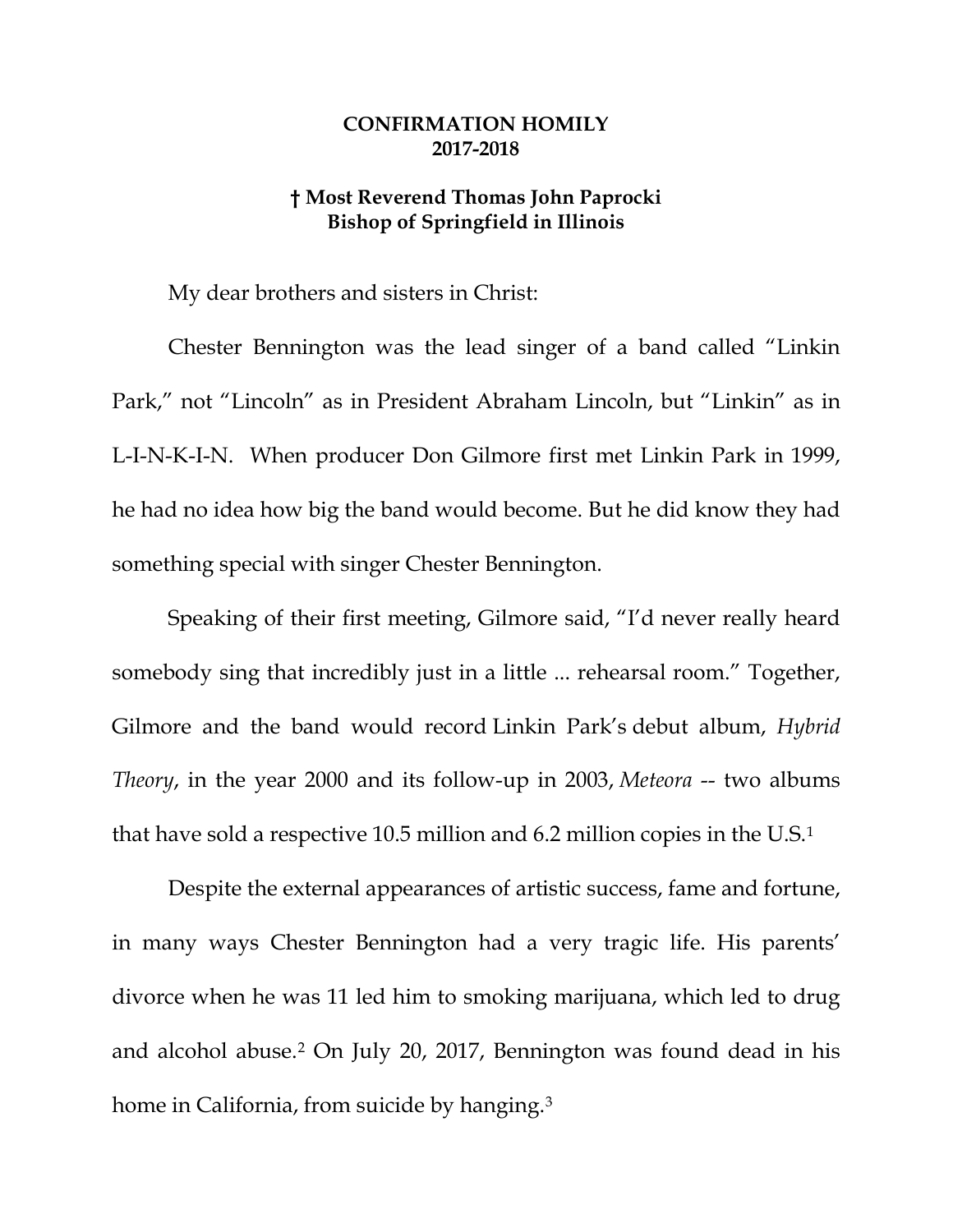Over the years I have used a number of Linkin Park songs in my Confirmation homilies, including "Breaking the Habit," "What I've Done," "From the Inside" and "Somewhere I Belong," because I thought they effectively captured and expressed the pain experienced by so many people, especially teenagers and young adults. But it wasn't until after I heard about the suicide death of Chester Bennington last summer that I realized how deep the pain was that he apparently was feeling and, unfortunately, that he never found the healing he sought or that place where he felt he could belong. The refrain of that song goes like this:

## **Somewhere I Belong – Linkin Park**

*I wanna heal, I wanna feel, what I thought was never real I wanna let go of the pain I've felt so long. I wanna heal, I wanna feel, like I'm close to something real. I wanna find something I've wanted all along Somewhere I belong.*

I am telling you the story of Chester Bennington today and singing this song because we all want to be healed of our pains and find that somewhere we belong. Well, today at your Confirmation, we are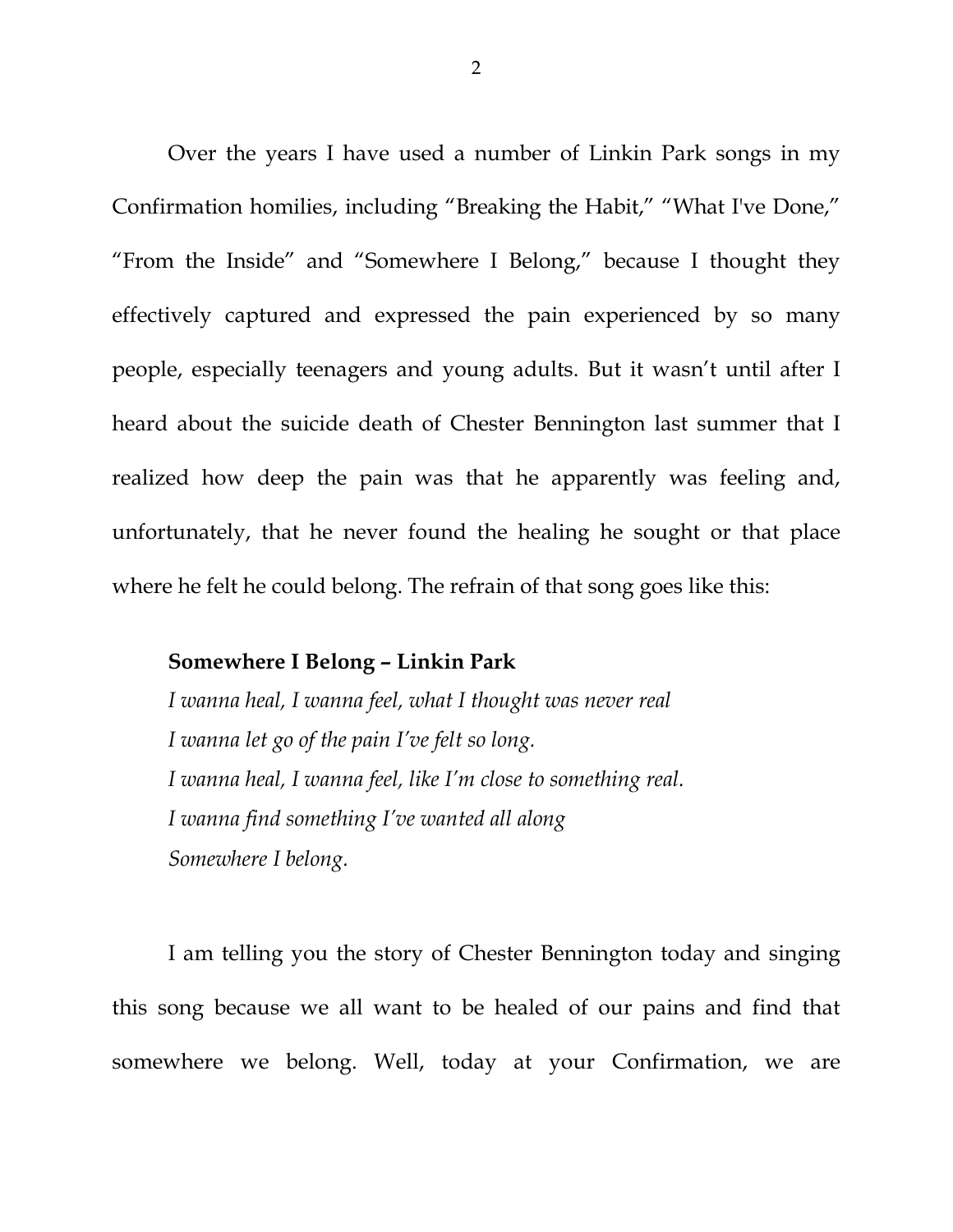celebrating the fact that you have responded to the invitation to enter into a personal relationship with Jesus Christ, who will heal you of all your pains and welcome you to a place where you definitely belong, if you put your faith and trust in Him and make yourself part of His loving community that we call the Catholic Church.

In the Creed, we say that Jesus is "God from God, light from light, true God from true God." We also say that he was incarnate of the Virgin Mary and became man" and that he "suffered death" – "was crucified, died, and was buried." Jesus knew incredible pain and suffering beyond our imagining, but He endured His passion and death because He loves us and gave His life for us so that we could be freed from suffering and death to live with Him forever in heaven.

Real love is unselfish. That's the kind of love that God offers to us. God's love is selfless and unconditional. He wants to give His love to us and asks only that we give Him our love in return.

That's what it means to be holy. God is holy because His love is selfless, and He invites you to be holy as well. That means that we are called to love as God loves: unselfishly. The oil that I will anoint you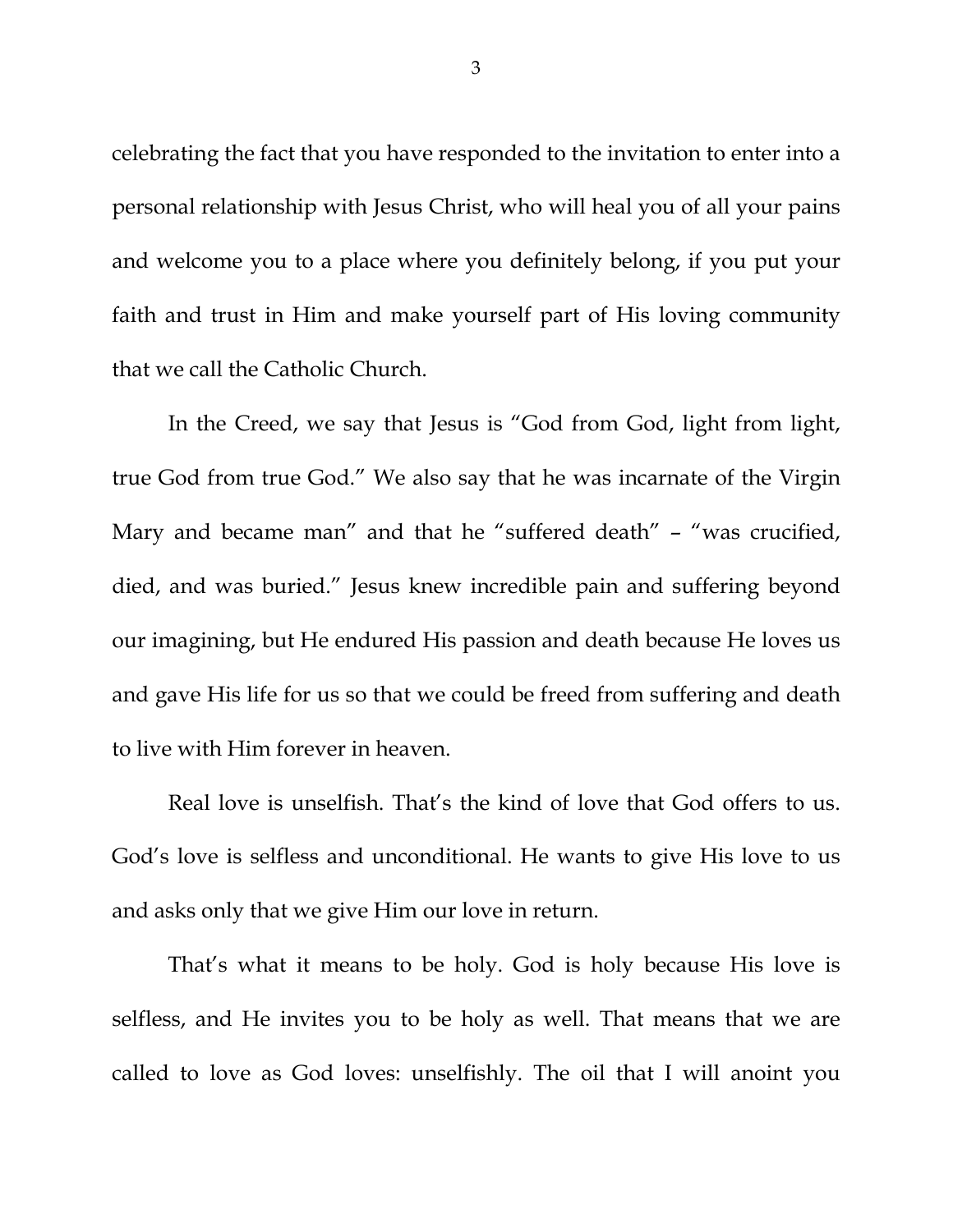candidates with in the Sacrament of Confirmation is like a sealant symbolizing that the Holy Spirit will seal in your holiness and help you to live in such a way that will not allow selfishness to seep through the cracks and take hold of you. It will mark you as an authentic follower of Jesus. It will facilitate your path to holiness.

Being an authentic follower of Jesus nowadays is not easy because so much of our world is not authentic. It's easier to be phony or fake. Knowing this, I would like to share with you some advice for how to be holy—how to be an authentic follower of Jesus. In fact, we can find holiness through 3 simple steps:

- 1. going to Mass on Sunday.
- 2. beginning and ending the day in contact with God.
- 3. making decisions according to the Ten Commandments.

Let's take a look at these 3 steps to see how they can help us to be holy – to be authentic followers of Jesus.

First, going to Mass on Sunday. Simply going to church every Sunday will not automatically make us holy. Going to Mass is a key to holiness only if you allow Jesus to get inside of you and fix what is broken.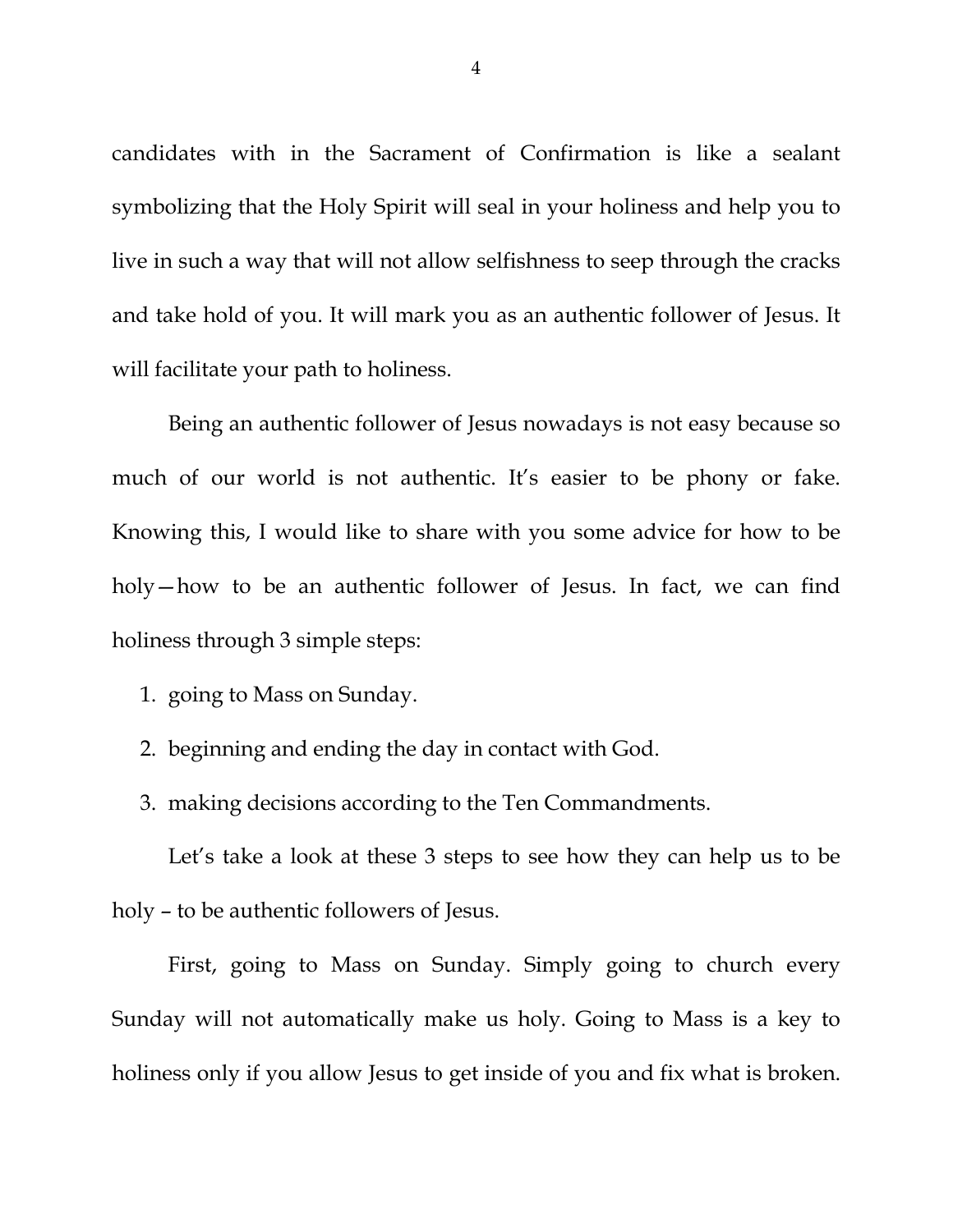And the fact is: all of us, in a sense, are broken. That's why we start the Mass by admitting that we have greatly sinned, in our thoughts and in our words, in what we have done and in what we have failed to do. Admitting our brokenness is a sign of being authentic and that's the first step to holiness, opening ourselves up to receiving Jesus in the Eucharist so that we can become more like Him.

Second, beginning and ending our day in contact with God. St. Paul taught us to pray always. To pray always means to be in contact with God at all times … simply aware of His presence and from time to time throughout the day, conversing with Him. The best way to do that is to begin your day by offering your whole day and everything you do that day to God. And when we end our day, we look back on all that we did and all that happened during the day, asking forgiveness for the ways that we hurt others and even ourselves by the sins we have committed, but also thanking God for all the blessings that we received throughout the day.

Third, making decisions according to the Ten Commandments. Most people don't like to be told what to do or what not to do, but we all know that we have to treat people a certain way if we really love them. God gives

5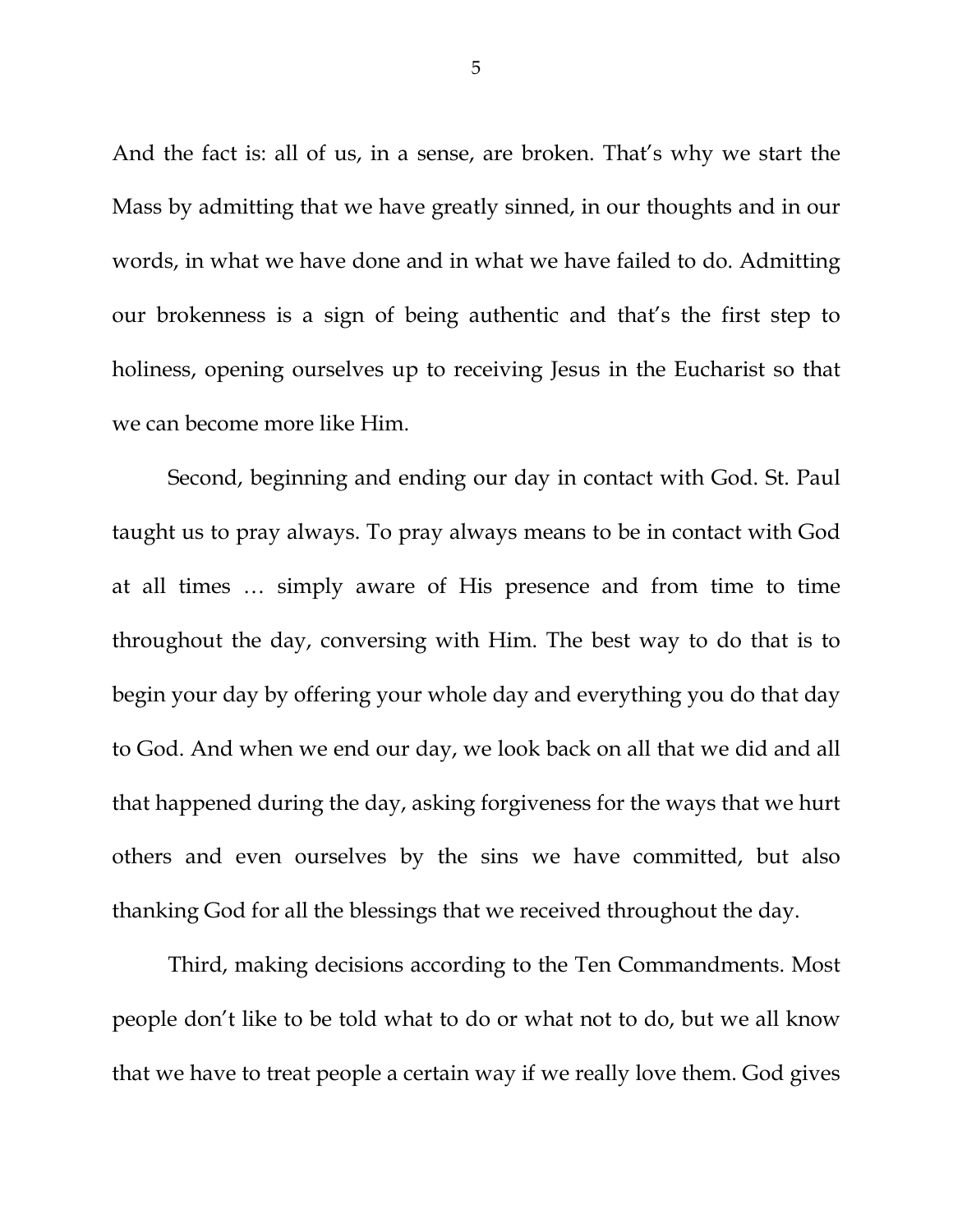<span id="page-5-0"></span>us the commandments as a way of showing authentic love for Him (the first 3 commandments) and for others (the last 7 commandments). Making decisions based on the 10 commandments is a powerful way of showing authentic love – love that is selfless and interested in the good of others.

<span id="page-5-2"></span><span id="page-5-1"></span>So, in a few moments, I'm going to invite you to stand and I'll be asking you questions about what you truly believe. In essence, I'll be asking you to promise to be holy – to be authentic. Each time you respond, I DO to my questions, it's your way of saying, "Yes, I want to be holy…I want to be an authentic follower of Jesus."

Then, I will raise my hands over you and pray that the Holy Spirit will fill you with the gifts you need to be holy. You can tell who authentic followers of Jesus are because you can see the Holy Spirit's gifts working in them: wisdom, understanding, piety, knowledge, fortitude, counsel and fear of the Lord. As we pray that prayer, you'll bow your heads, because authentic followers of Jesus are humble, not proud.

Finally, you will be coming forward as your way of saying that you believe Jesus is the real thing and that you want to live as his authentic follower. I will anoint you with sacred chrism saying, "Be sealed with the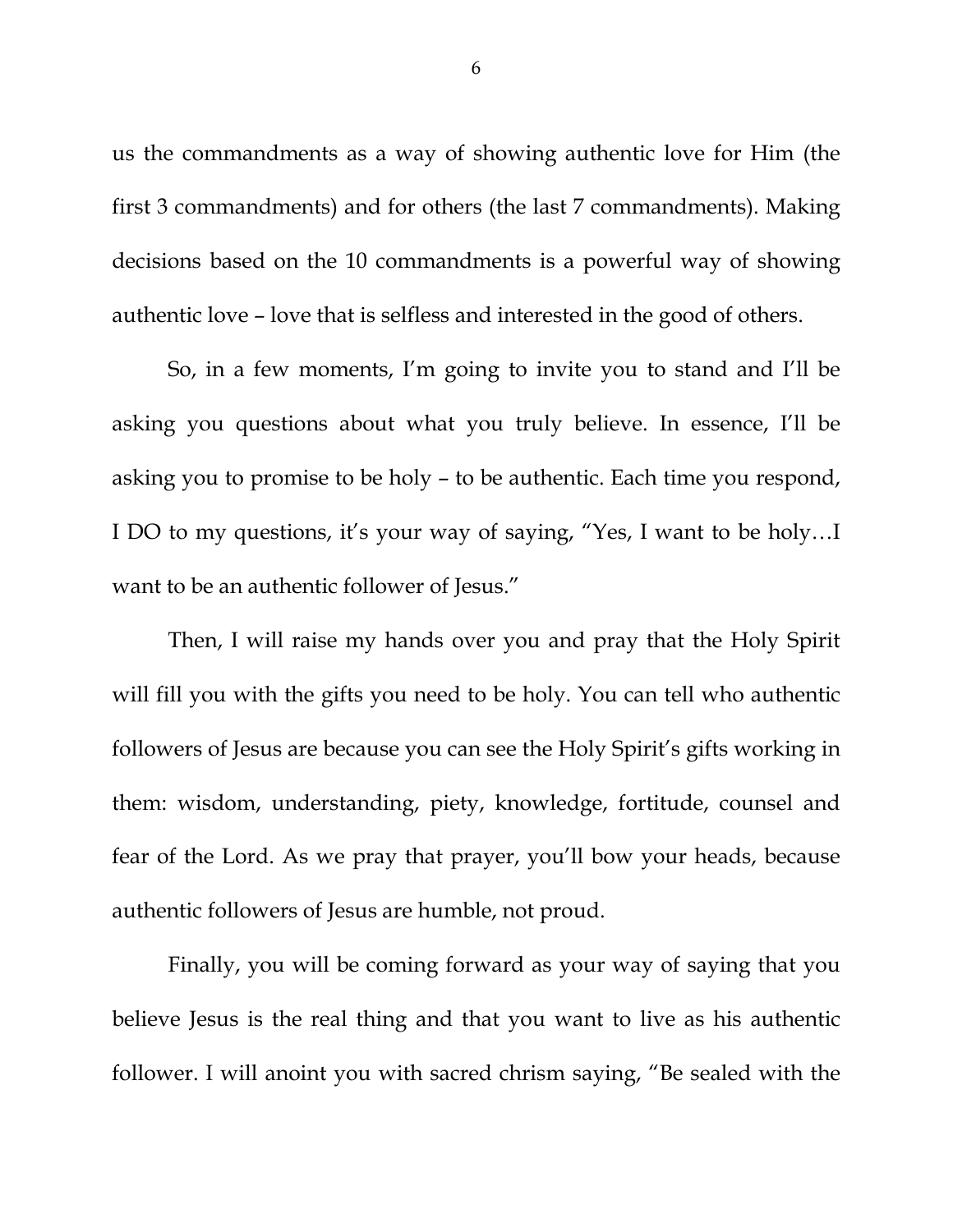gift of the Holy Spirit" – an action that truly seals you from the selfishness that Satan plans to tempt you with throughout life. You'll respond AMEN as your way of saying, "Yes, I want the real thing – JESUS – not that phony stuff that Satan has to offer." "Yes, I will strive to be holy by going to Mass on Sunday, beginning and ending my day in contact with God, and making decisions based on the Ten Commandments."

[Read from questionnaires.]

As the Linkin Park song says, "I wanna feel like I'm close to something real. I wanna find something I've wanted all along: somewhere I belong." Well, there IS somewhere you belong and you've found it. Today, you're choosing the real thing – Jesus Christ and His Church. May you always be His authentic follower and may all of us work together to be holy because our God is holy.

May God give us this grace. Amen.

 $\overline{a}$